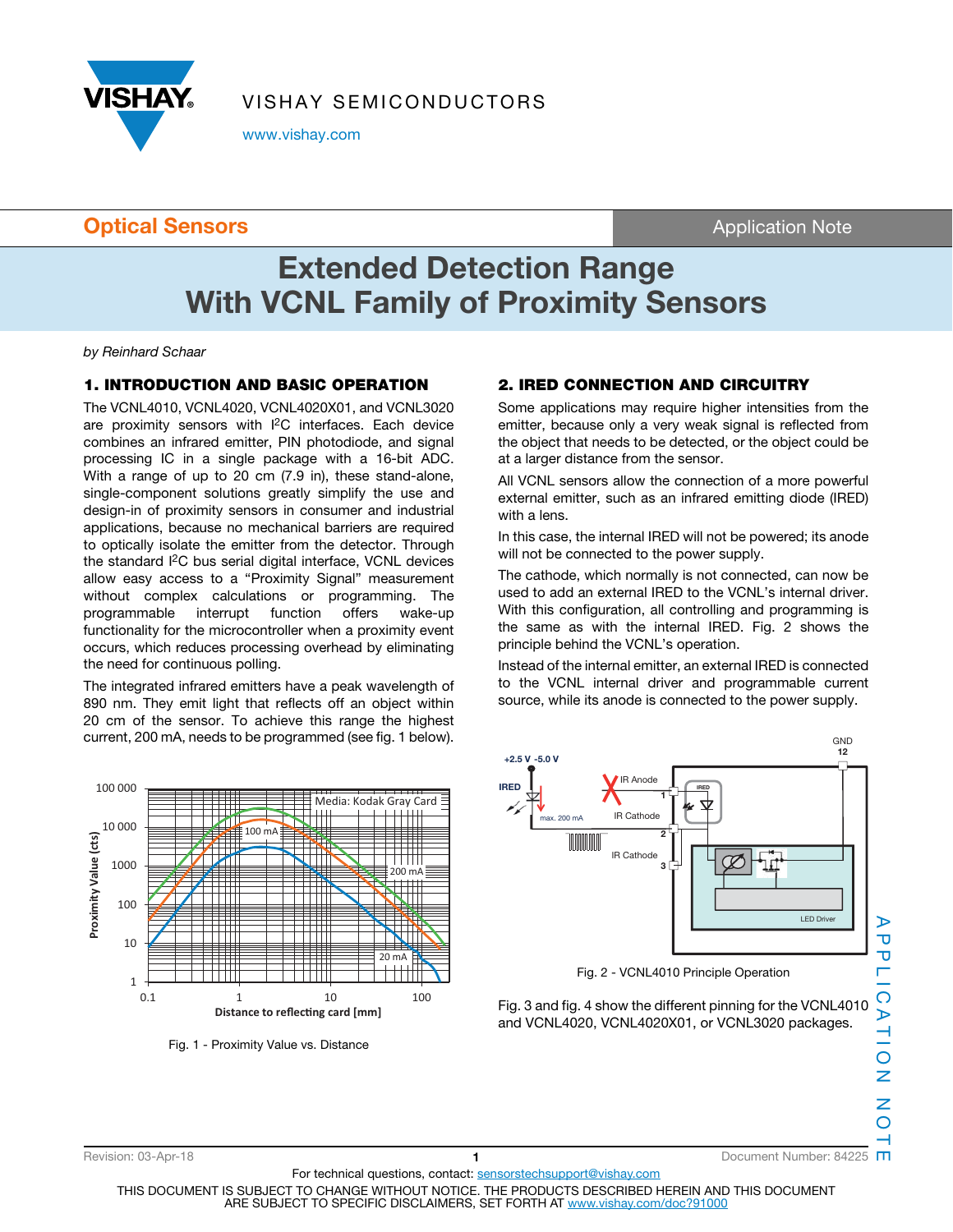

**Extended Detection Range With VCNL Family of Proximity Sensors**



Fig. 3 - VCNL4010 Circuitry with an External IRED

For the VCNL4010, pin 1 (IR\_Anode) is not connected and the cathode of an external IRED is connected at pin 2 and pin 3.



with an External IRED

For the VCNL4020, VCNL4020X01, and VCNL3020 package, pin 1 (IR\_Anode) is not connected and the cathode of an external IRED can be connected at pin 10.

The power supply for the ASIC ( $V_{DD}$ ) has a defined range from 2.5 V to 3.6 V. The infrared emitter (internal as well as external) may be connected in the range of 2.5 V to 5.0 V. It is best if  $V_{DD}$  is connected to a regulated power supply and IR\_Anode is connected directly to the battery or power supply. This prevents any influence of the high infrared emitter current pulses on the  $V_{DD}$  supply line.

The integrated infrared emitter has a peak wavelength of 890 nm and the PIN photodiode, receiving the light that is reflected off the object and converting it to a current, has a peak sensitivity of 890 nm, perfectly matching the peak wavelength of the emitter.

The chosen external IRED should have a peak wavelength of 890 nm, but down to 850 nm is also possible. At 850 nm the sensitivity of the photodiode is approximately 70 %.



Fig. 5 - Spectral Sensitivity of Proximity PIN Photodiode

One possible IRED that could be used is the VSMF2890GX01, as featured on the sensor board available for the VCNL4020.



Fig. 6 - VCNL4020 Sensor Board

More about these sensor boards can be found here: www.vishay.com/optoelectronics/SensorXplorer.

### **3. MECHANICAL DESIGN CONSIDERATIONS**

The VCNL family features a 16-bit ADC. While there is crosstalk between the external emitter and the VCNL sensor when using the VCNL4020 sensor board and software, the 16-bit ADC provides more than enough headroom to continue functioning over the entire 20 cm range. These "offset" counts may be significant, possibly up to 5000 counts, but more than 60 000 counts remain before saturating the detector.

This high crosstalk can be avoided if a light barrier is placed between the IRED and sensor. A decoupling capacitor, which is needed anyway, can serve as a light barrier when placed in-between.  $\overline{O}$ 



Fig. 7 - Light Barrier in-between IRED and Sensor

The emitter package in fig. 7 is called a gullwing package.

APPLICATION NOTE Revision: 03-Apr-18 **2 2 2 2** Document Number: 84225 **M** 

Ō Δ

 $\triangleright$  $\frac{1}{10}$ 

Z Z  $\Omega$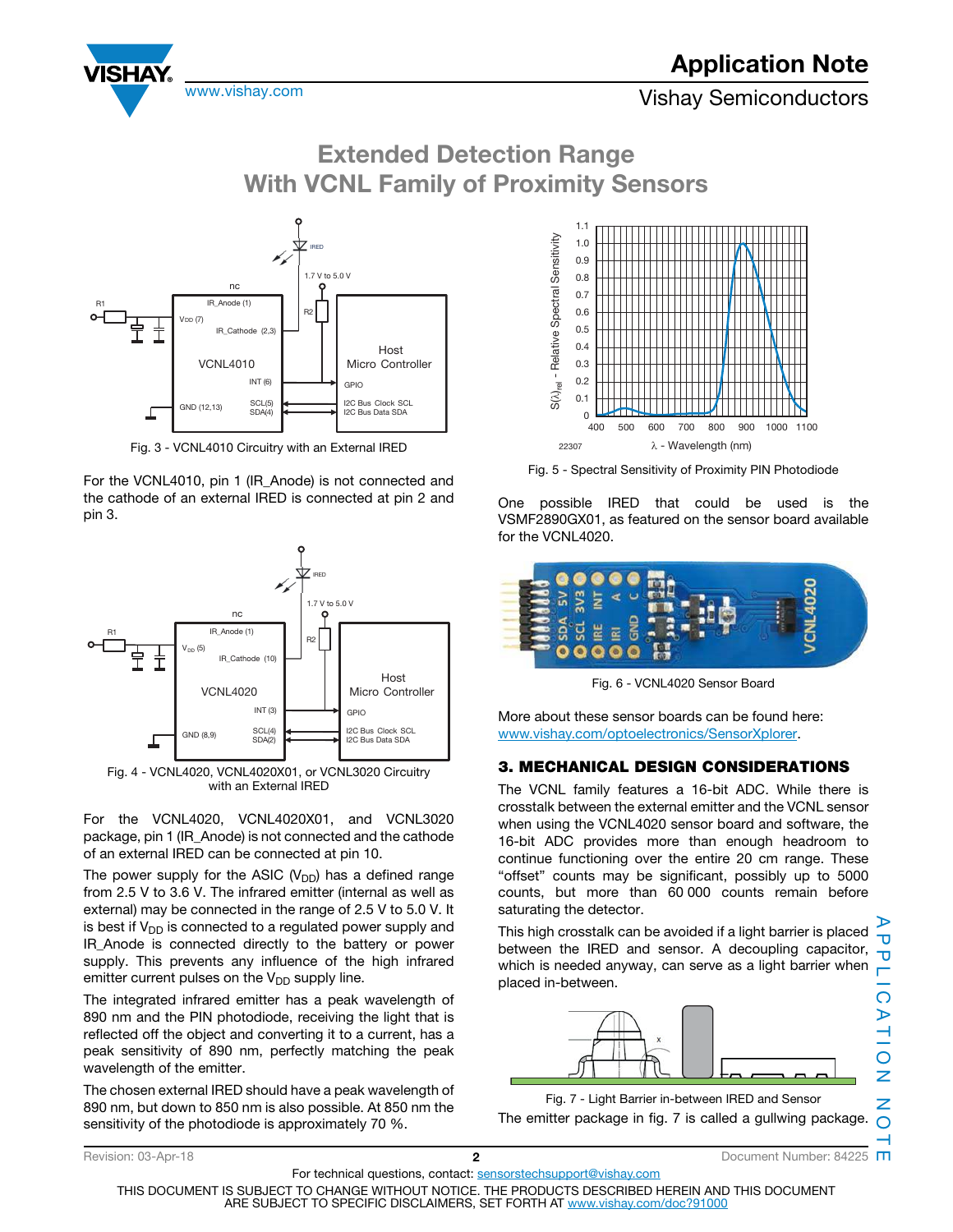



## **Extended Detection Range With VCNL Family of Proximity Sensors**

Instead of this package, a reverse gullwing emitter can be used as shown in fig. 8. Because the emitter chip is below the PCB with this package, crosstalk is eliminated.



Fig. 8 - Reverse Gullwing used as an External IRED

Using the VSMF2890 as the external IRED provides much higher intensity than the sensor's internal emitter. This enables object detection at distances of up to 50 cm. Of course this always depends on the material and color of the object that needs to be detected. An overview is given in table 1 at the end of this note.

Using more powerful devices like the TSHF6210 would further increase the distance, and / or result in higher detection counts as indicated by the diagrams of both IREDs in fig. 9 and fig. 10.



Fig. 9 - VSMF2890X01 and Radiant Intensity Diagram



Fig. 10 - TSHF6210 and Radiant Intensity Diagram

Both the absolute peak value and its position within the diagram for the proximity counts versus distance to the object depend on the distance between this external IRED and the sensor. Below, the graph for the VCNL sensor board with approximately 9 mm between them is shown.



Fig. 11 - Proximity Value vs. Distance for Internal and External IRED (VSMF2890GX01)

For the distance from 0 mm to 3 mm, the proximity counts are lower when using an external emitter than with the internal IRED. For object distances greater than 10 mm, the proximity counts are significantly higher. For example, when the Kodak Gray card is 200 mm from the sensor, six counts were read with the VCNL's internal IRED, but 60 counts were read with the external VSMF2890GX01. Even at a distance of 500 mm, eight counts were still measured using the external emitter.

#### **4. APPLICATIONS IN HARSH ENVIRONMENTS**

For critical environments, where dust and water may cover the window for example, it is wise to have a light barrier that extends up to the cover window. To avoid possible reflection from water drops, separate windows for the emitter and detector are recommended.



For technical questions, contact: sensorstechsupport@vishay.com THIS DOCUMENT IS SUBJECT TO CHANGE WITHOUT NOTICE. THE PRODUCTS DESCRIBED HEREIN AND THIS DOCUMENT ARE SUBJECT TO SPECIFIC DISCLAIMERS, SET FORTH AT www.vishay.com/doc?91000